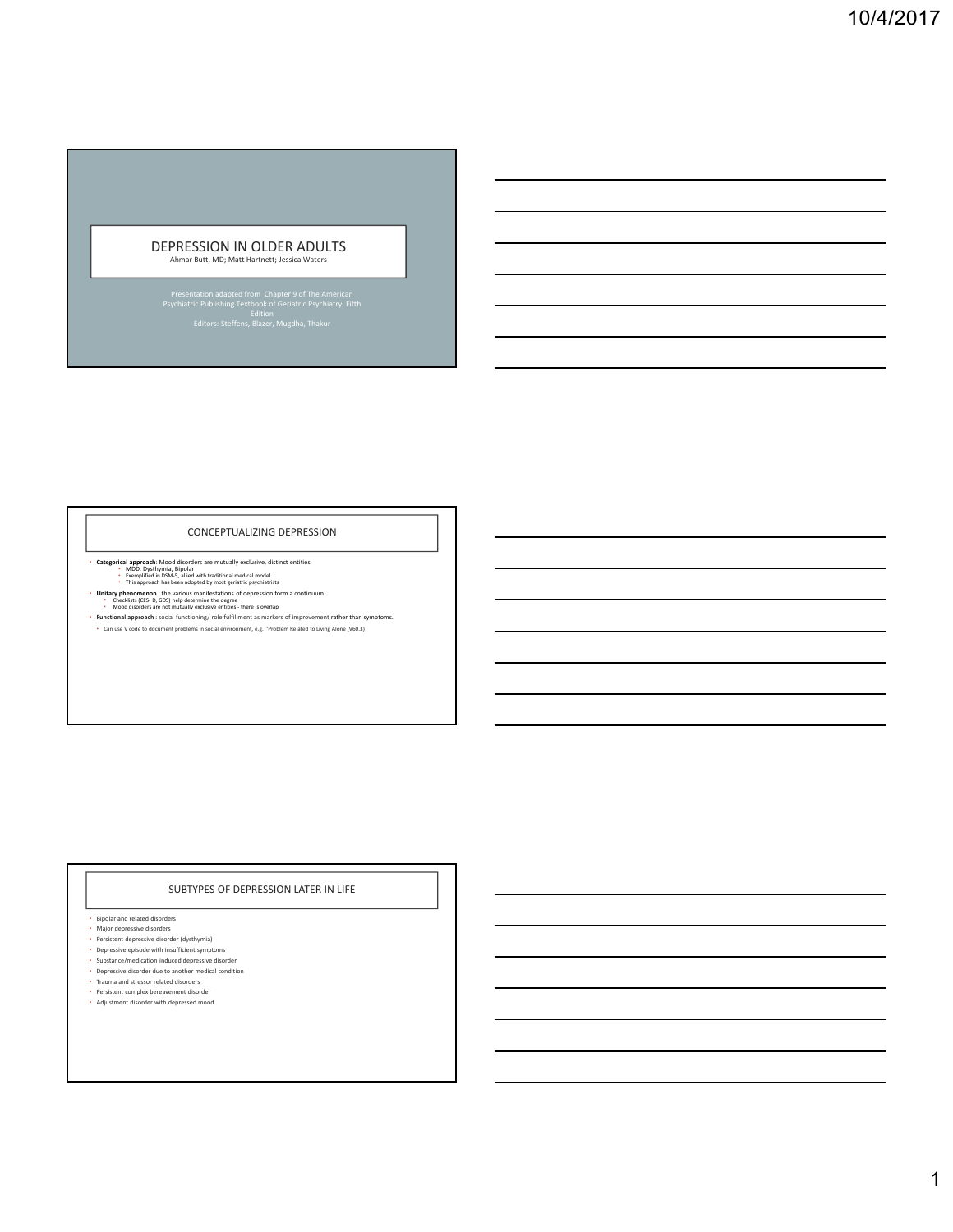

#### EPIDEMIOLOGY: DEPRESSION IN COMMUNITY SETTINGS

• In one Duke University study1, >1,300 older adults in urban and rural communities were screened for depressive symptomatology.

- 27% reported depressive sx
- 19% of those reporting depressive sx had mild dysphoria only • 4% severe depression – these individuals were experiencing stressors such as physical illness or stressful life events
- 2% dysthymia
- 0.8% current major depressive episode

### COMMUNITY SETTINGS CONT.

• A 2012 study<sup>2</sup> found that the frequency of major depression in the community was ~3.7% among individuals 75-

- 84
- 2.1% among those 75 years or older • 1.2% mixed depression and anxiety syndrome
- 
- The study suggests that the DSM‐5 depression categories do not apply to most depressed older adults in the community, and other surveys have confirmed the lower frequency of major depression in the community.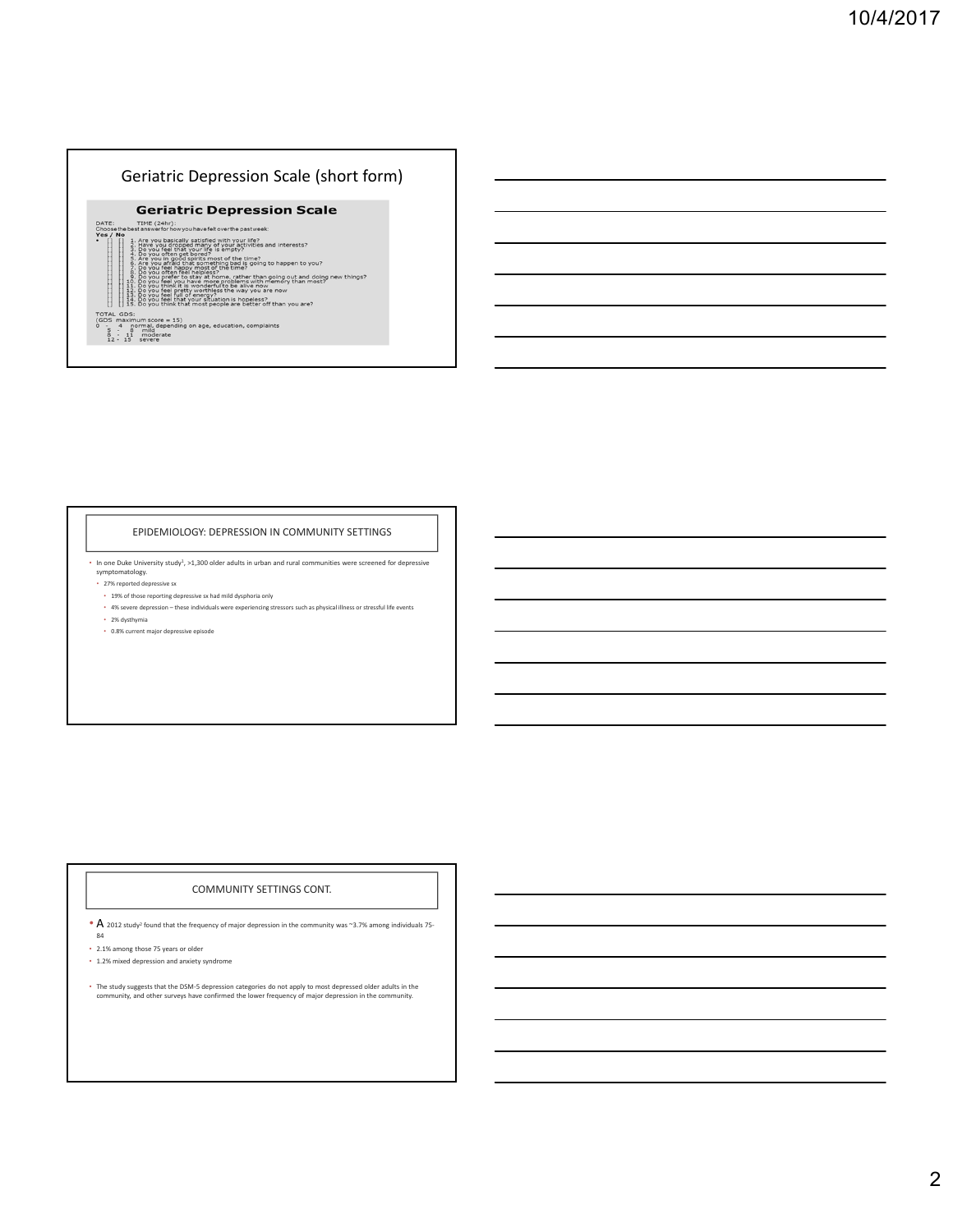#### HOSPITAL AND LONG TERM CARE SETTINGS

- Frequency of major depression among older adults much higher than in community<sup>3</sup>.
- ~21% of hospitalized elders meet criteria for major depressive episode • An additional 20‐25% have minor depression
- Nursing homes show even higher rates, some studies showing rates >25%

#### IMPLICATIONS

• Depression in late life is a term capturing many constructs, some ill defined

• Burden of depression in elderly patients is unquestioned

• Many older persons with atypical presentations of depression do not meet criteria for major depression yet have clinically significant depression

### CLINICAL COURSE

• While episodes of depression almost always remit, at least partially, depression is a chronic and recurrent illness.<br>• One study from the Netherlands<sup>4</sup> illustrates this chronicity. Among subjects with clinically sig. de

• 23% improved • 44% experienced an unfavorable but fluctuating course • 33% experienced a severe and chronic course

The prognosis from clinical studies of depressed older adults with late life depression is similar to that found in younger adults IF the older adult does<br>not have comorbid medical illnesses, functional, or cognitive impai Poor social support and functional limitations, also increased the risk for poor prognosis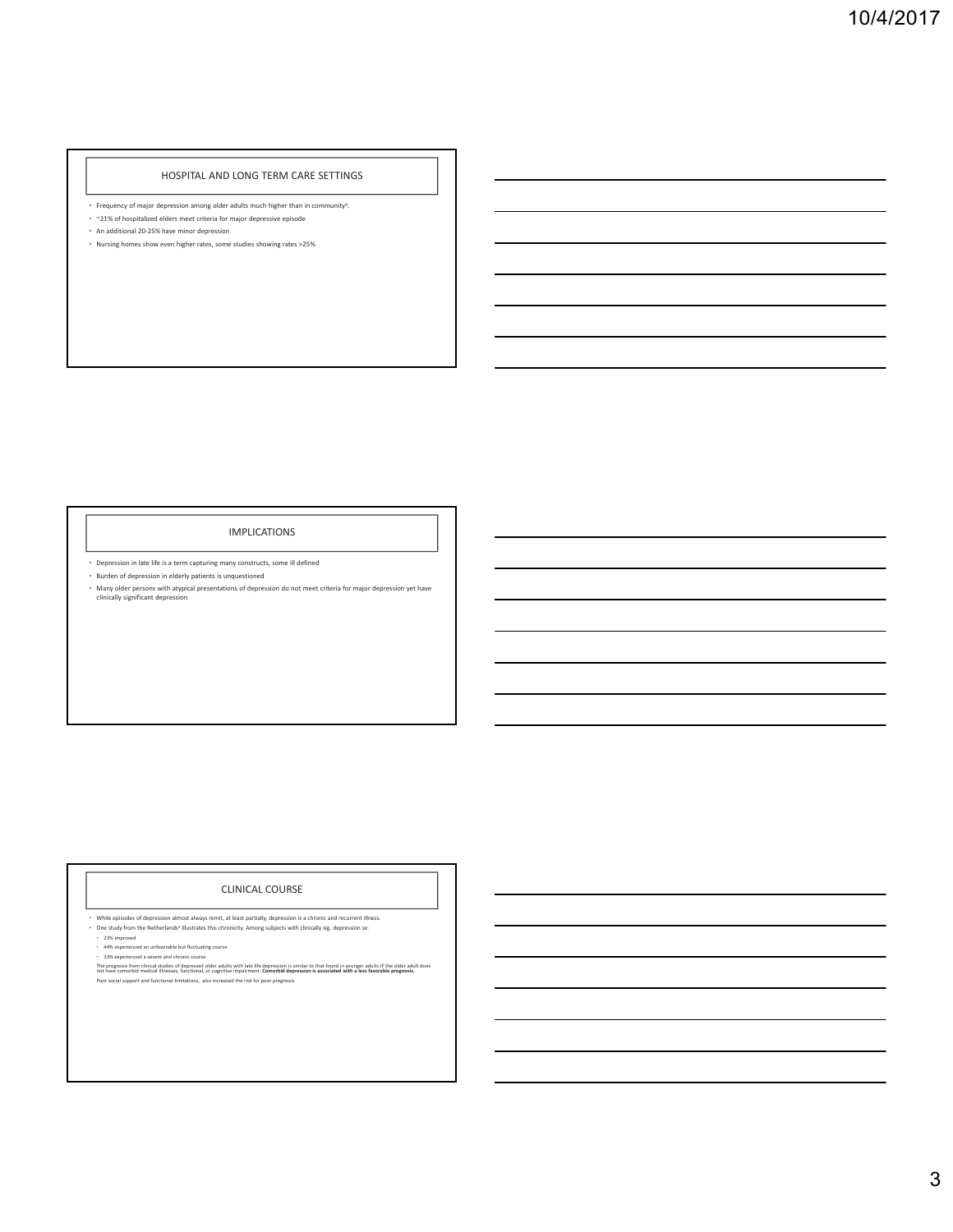#### CLINICAL COURSE

- Classic studies of depression suggest that the duration of major depression throughout the life cycle is approximately 9 months if untreated.
- However, as individuals age they may experience more frequent episodes, which can then merge into a chronic condition.

#### • Patients with dysthymia experience a more chronic clinical course than persons with MDD

#### DEPRESSION AND MEDICAL PROBLEMS

• Depression and medical problems are often comorbid and the causal pathway is thought to be bidirectional.

• Depression is a frequent cause of weight loss late in life • Similarly, Frailty → weight loss → clinically important depressive sx

Chronic illnesses associated with depression: Cardiovascular disease, diabetes, osteoporosis, hip fx, and more.<br>The mechanisms of this association are not well documented, however, the authors assert that clues have emerge

Ex. : Platelet activation is increased in older depressed patients, especially those with with a specific polymorphism in the serotonin<br>transporter linked promoter region, leading to higher levels if platelet aggregation a

### DEPRESSION AND COGNITIVE IMPAIRMENT

• Cognitive impairment is associated with depressive symptoms, with improvement in depression often improving cognitive symptoms.

• Depression and cognitive imparment are a risk for later emergency of Alzheimers or vascular dementia, likewise vascular lesions in the brain can lead to onset of depression in older adults

• Recently, considerable study has been focused on structural brain changes and the outcome of depression in older adults.

• Ribeiz et al (2013)5 found that both a lower baseline score on the MMSE and lower baseline orbitofrontal cortex volume predicted poor outcomes.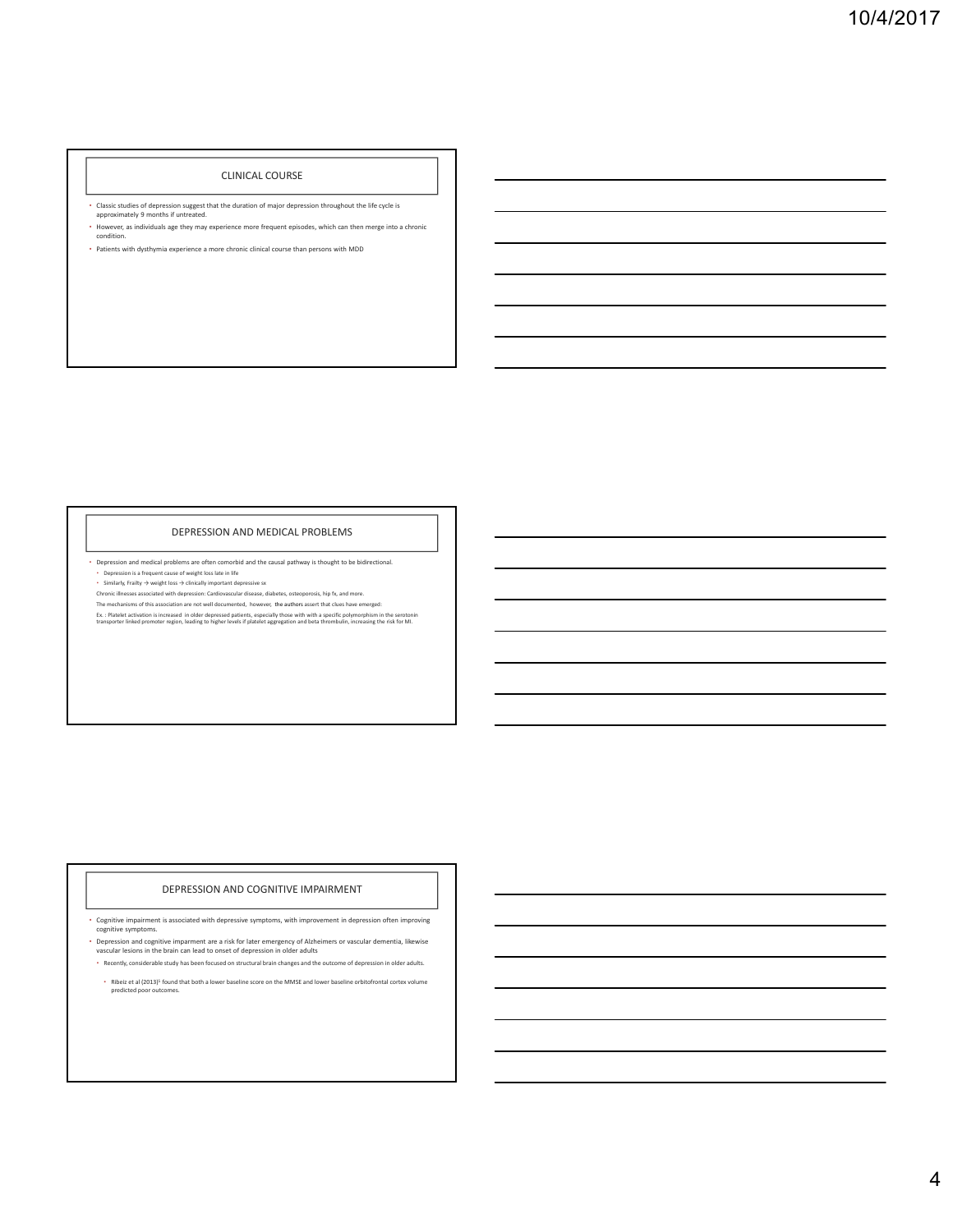#### DEPRESSION AND MEDICAL PROBLEMS

• The best established association between depression and physical problems is between depression and functional impairment

∙ In one study<sup>5</sup>, depressed older adults were 67% more likely than non depressed to experience impariment in ADL's and 73%<br>∣more likely to experience mobility restrictions 6 years following initial eval.<br>The working hypo

‐ Propensity for physical disability → higher frequency of negaƟve life events → incr. risk of depression

#### DEPRESSION AND MEDICAL ILLNESS

• This is not normal aging. Functional decline is not inevitable, even with older adults who become depressed. • Help in tasks necessary to ADLs can be protective of functional abilities and therefore buffer against the onset of depression.

### DEPRESSION AND MEDICAL PROBLEMS

• All cause mortality is a significant adverse outcome of late life depression. • 72% of studies demonstrated a positive association between depression and mortality in older adults , with both severity and duration of depressive sx predicting mortality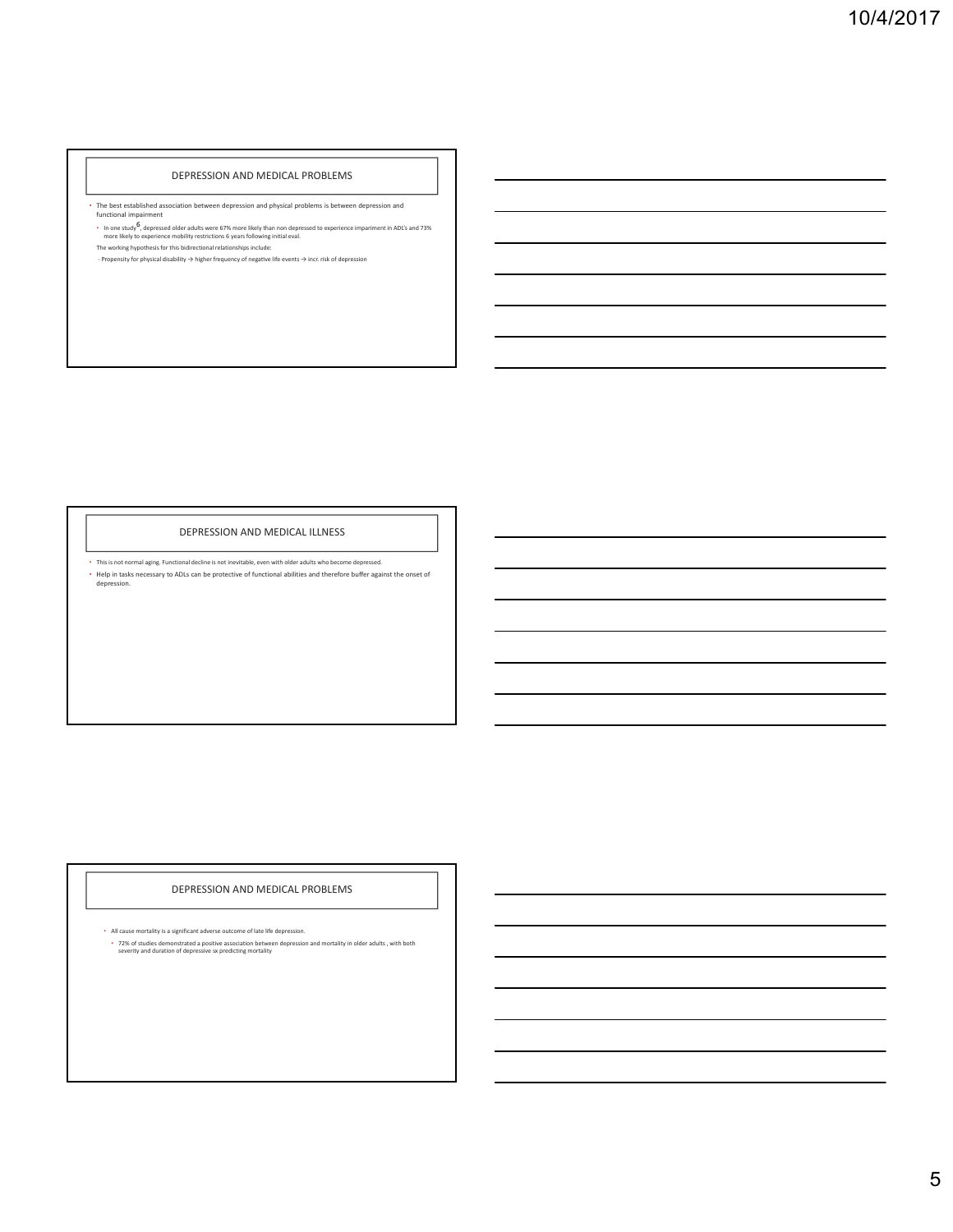#### ETIOLOGY

• Biological

- Genetics
- Psychological

• Personality attributes, neuroticism, cognitive distortions, emotional control • Social

• Stressful life events, bereavement, chronic stress, low SES, imparied social support

### GENETIC ORIGINS OF LATE LIFE DEPRESSION

• Biological risk factors

• Genetics, female sex, neurotransmitter dysfunction, endocrine changes, vascular changes, medical illness, other psychiatric disorders

Some studies suggest that genetic contribution is weaker in late life depression than in earlier stages of life.

## PSYCHOLOGICAL ORIGIN

• Psychological risk factors

– Personality, neuroticism, cognitive distortions, social origins, stressful events, chronic stress, low SES

- These factors may contribute to onset of late life depression but are not specific to the origins of depression in older indivduals.
- A 20137 study showed that the presence of neuroticism was associated with poor mood and cognitive outcomes among treated older patients.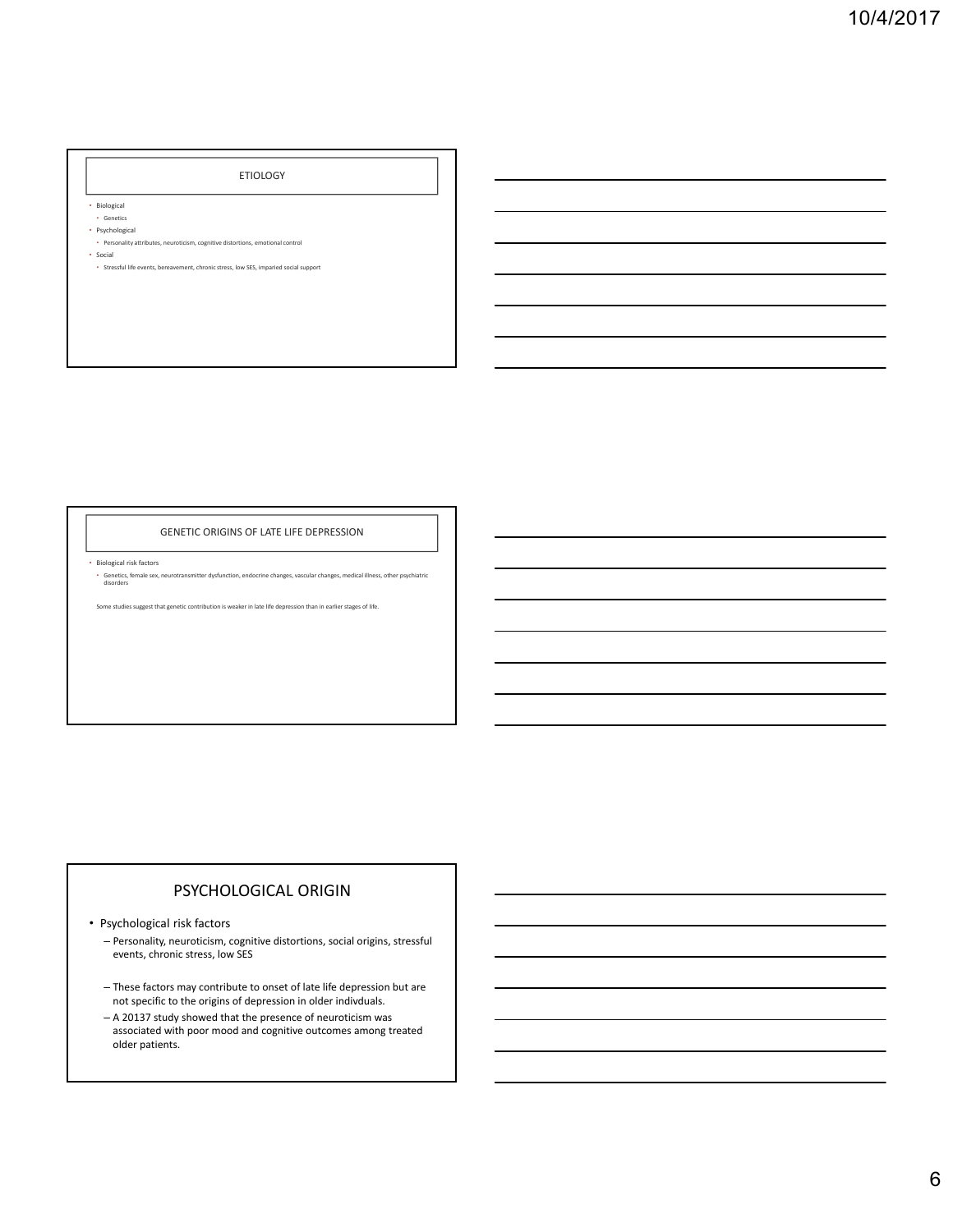#### SOCIAL ORIGINS

• Stressful life events, bereavement, chronic stress/strain, low SES, impaired social support

- A 1982<sup>8</sup> study found a strong association between severe life events and social difficulties with onset of late-life<br>depression.
- Older adults without someone to confide in were particularly susceptible, suggesting that social support may buffer the onset of depression

A 2002<sup>9</sup>meta analysis reported that the total number of life events and the total number of daily hassles were strongly<br>associated with depressive sx Sudden unexpected events were not related to depression

### SOCIAL ORIGIN

• Older adults are at greater risk for depressive symptoms secondary to stressful life events than younger adults • 3 modifying factors:

- 1. ongoing problems have smaller effect in older than younger
- 2. predictable events cause less depression in older adults than younger adults (ex. death of a spouse)
- 3. Many events that lead to depression (divorce, legal troubles) occur earlier in life

### **DIFFERENTIAL DIAGNOSIS**

Bipolar and related disorders Major depressive disorder Major depressive disorder with psychotic features Persistent depressive disorder or Dysthymia Depressive episode with insufficient symptoms Depressive disorder due to another medical condition Adjustment disorder with depressed mood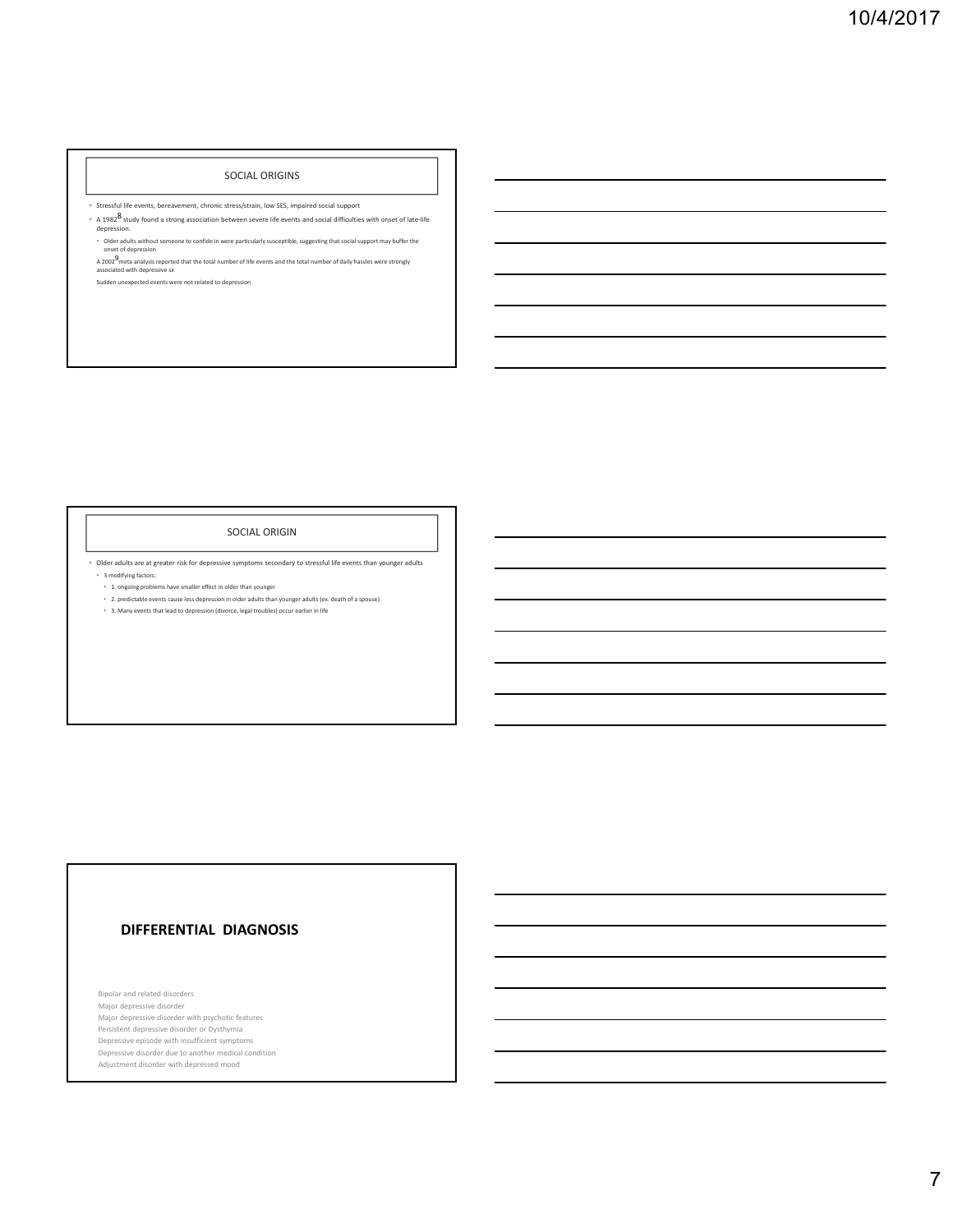#### DIFFERENTIAL DIAGNOSIS OF LATE LIFE MOOD DISORDERS: BIPOLAR AND RELATED

- To need criteria for mainic episode, individual must enhibit 3 or more (or 4 or more if mood is initiable) of the following<br>
1. Instant of estatement or granularity<br>
2. decreased read for skeep<br>
3. More talkniheness than
	-
- 

#### MAJOR DEPRESSIVE DISORDER

- Dx made when individual exhibits one or both of 2 core sx:
- Depressed mood
- Lack of interest or pleasure PLUS 4 or more of the following for at least 2 weeks:
- \* Significant wt loss, insomnia or hypersomnia, psychomotor agitation or retardation, fatigue or loss of energy, feelings of worthlessness or excessive guilt, diminished ability to concentrate, suicidal ideation.

### MAJOR DEPRESSIVE DISORDER >60 YO

- First onset episodes of major depression after 60 years are common, comprising ½ of all episodes in older adults.
- Personality abnormalities and family hx more common if depression is early onset (before 60)
- Phenomenology similar between early onset and late onset MDD
-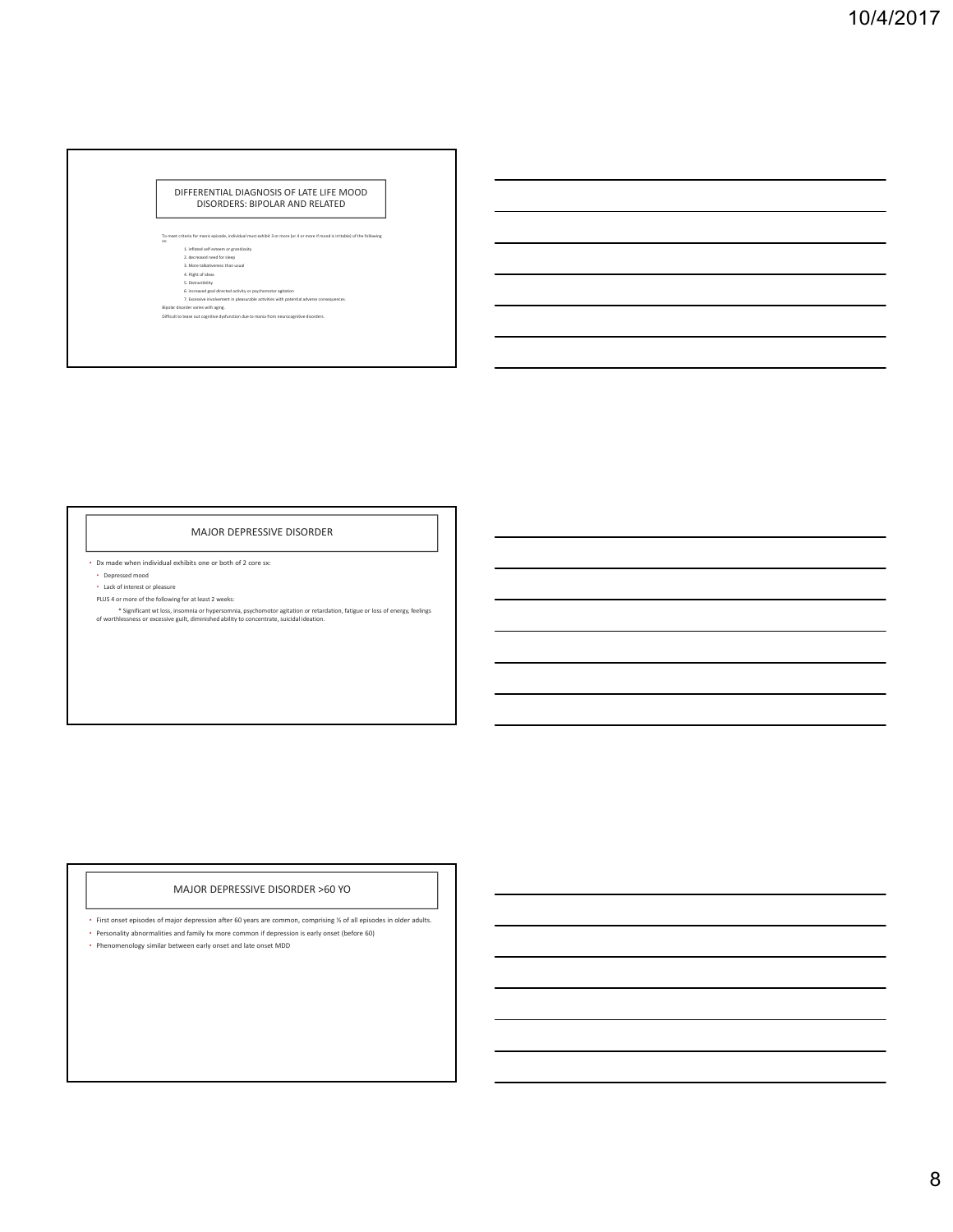### Bipolar and Related Disorders

- Mania: Must have 3 or more of the following criteria
	- Inflated self esteem or grandiosity
	- Decreased need for sleep Talkativeness more than normal
	-
	- Flight of ideas Distractibility
	- Increased goal oriented activity or psychomotor agitation
- Excessive involvement in pleasurable activities with possible negative consequences Bipolar Disorder in Older Individuals
- Atypical presentation of mania
- May present with perservative behavior, catatonia-like symptoms, and even negativistic<br>– symptoms<br>— Distinguish from Delerium
- 

### Major Depressive Disorder

- Must have at least one core symptom
	- Depressed mood Anhedonia
- Must have at least 4 of the following symptoms for at least 2 weeks
	-
	- Weight loss Insomnia or hypersomnia Psychomotor agitation or retardation
	-
	- Fatigue or loss of energy Feelings of worthlessness or guilt Poor concentration or decision making
	-
- Suicidal Ideation First incidences of MDD are common after 60yo
- Presentation is mostly comparable to younger adults

### MDD with Psychotic Features

- Depressed patients over age 60 more likely to have delusions – Delusions of persecution more common than guilt
	- Nihilistic delusions more common in later life
	- Delusional depression responds better to ECT compared to TCA
- Abdominal focus more common but hallucinations uncommon
- 
- Mood congruent vs. mood incongruent symptoms – Congruent‐ symptoms consistent with typical depressive themes
- Incongruent‐ symptoms not consistent
- Psychotic depression associated with lack of social support and bipolar illness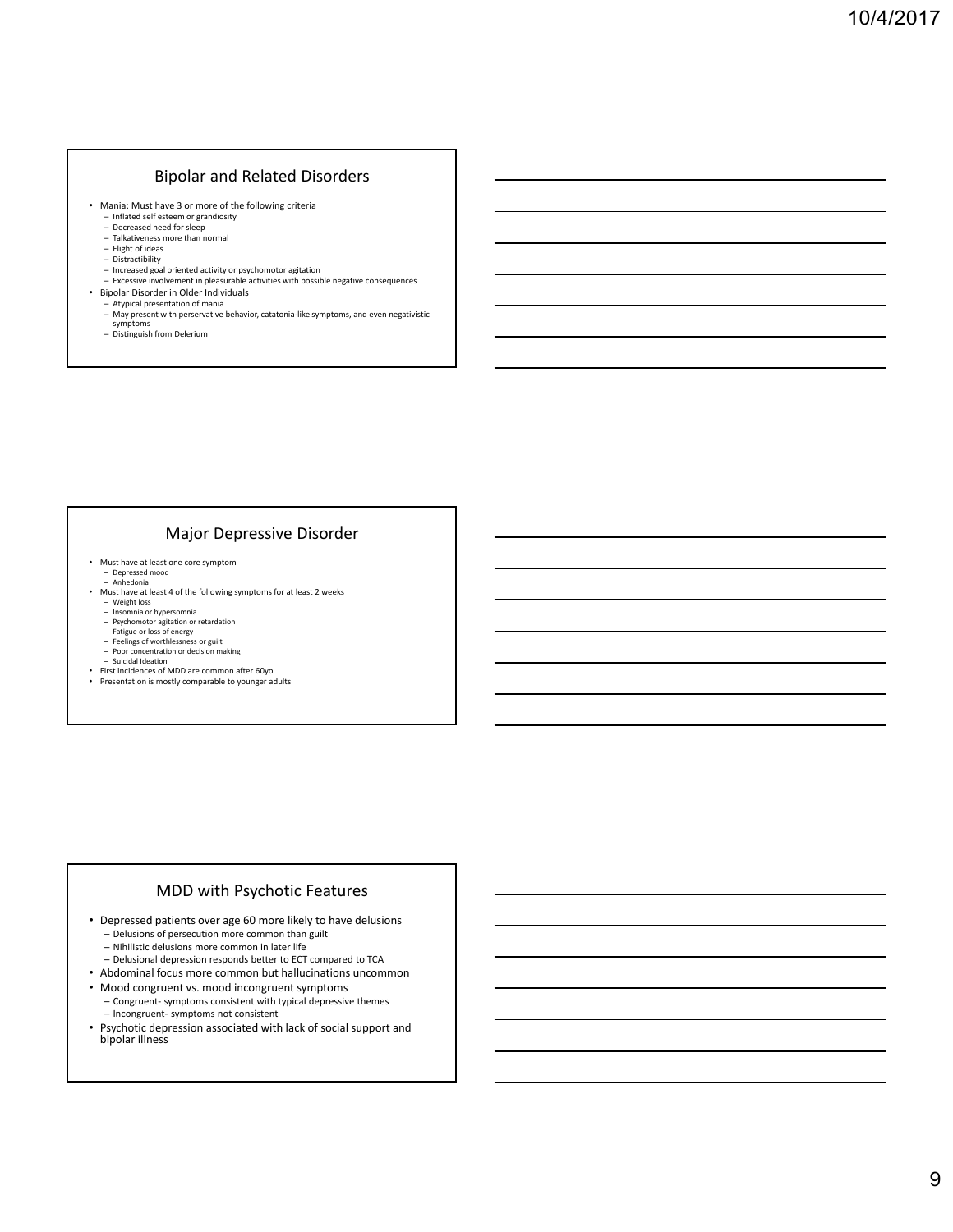### Persistent Depressive Disorder (Dysthymia)

- May exist at any point in life cycle and can coexist with MDD
- May present differently in older vs. younger patients<br>• Symptoms must last at least 2 years with at least 2 of
- Symptoms must last at least 2 years with at least 2 of the following symptoms
- Feelings of hopelessness
- Too little or too much sleep
- Low energy or fatigue
- Low self‐esteem
- Poor appetite or overeating
- Poor concentration

### Depressive Disorder Due to Another Medical Condition

- Common with inpatient settings and associated with a wide variety of medical conditions
- To qualify, mood disturbance must be a direct consequence of medical condition
- The level of physical functioning directly impacts level of depression in cancer patients – May directly impact mortality
- Increased mortality in cardiovascular patients with depression

### Adjustment Disorder with Depressed Mood

- Maladaptive reaction to an identifiable stressor
- AD must occur within 3 months of stressor and have a clear relationship with the stressor
- Stressors include marital problems, change of residence, or difficulty with children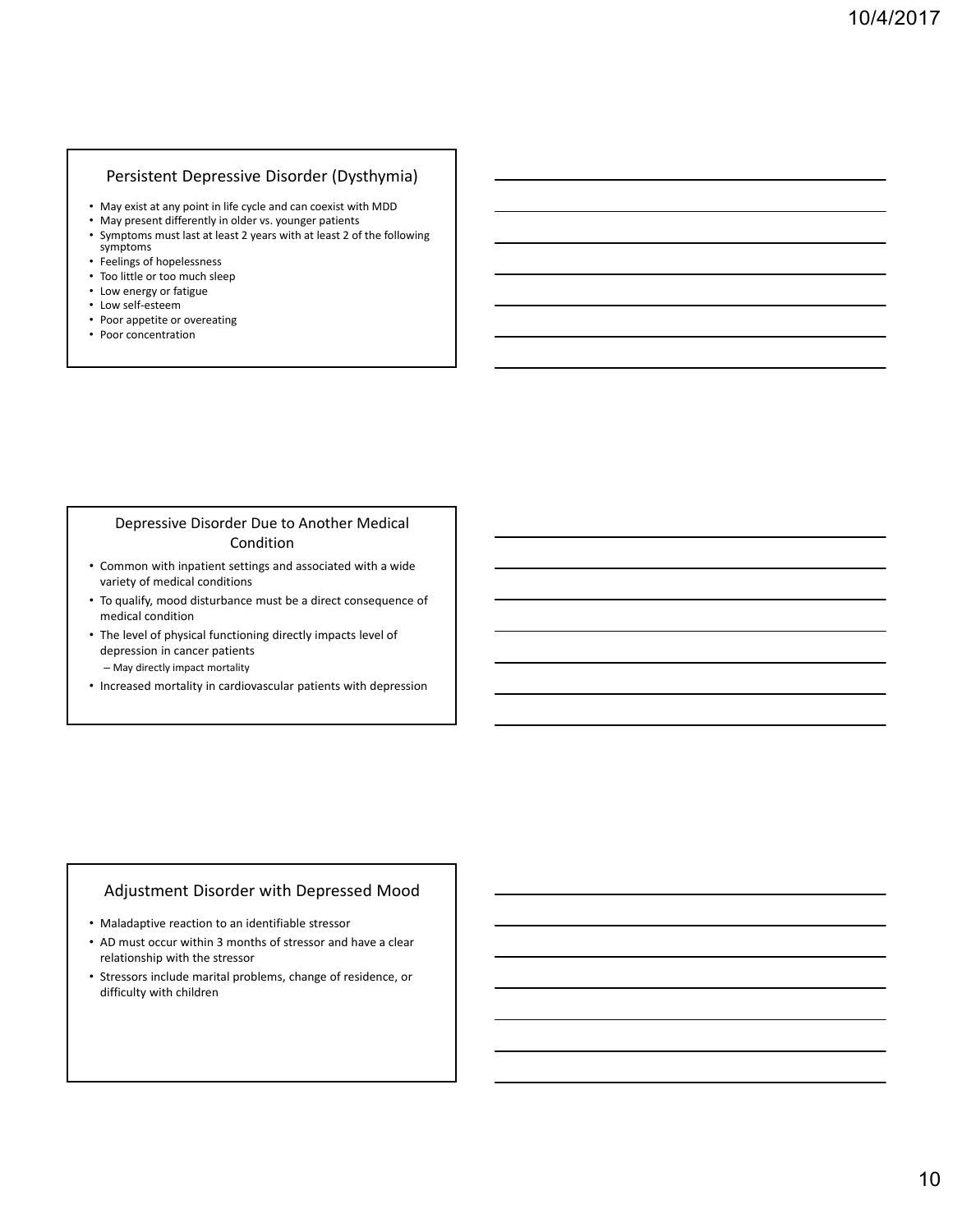### Diagnostic Workup

- Thorough H&P
- Screening (Geriatric Depression Scale, Mini Mental Status Exam)
- Labs (CBC, metabolic panel, TSH, B12 or Folate)
- Head Imaging
- Polysomnography

### Treatment

- Late life depression is often treated with four pronged therapy
	- Psychotherapy
	- Pharmocotherapy
	- Neurostimulation
	- Family Therapy

# Psychotherapy

- CBT
	-
- Only Psychotherapy designed to specifically to treat depression Therapy is directed and time limited with 10‐25 sessions
- Found to be beneficial for depressed older adults and those with chronic medical conditions
- Goal is to change behavior and modes of thinking through methods such as weekly activity schedules and graded task assignments
- Thompson et al. 1987
- Psychotherapy provides incremental improvement comparable to pharmological treamtent in milder depression and may provide greater long term benefit
- For minor depression or AD, active listening, simple support, or religious counseling may be sufficient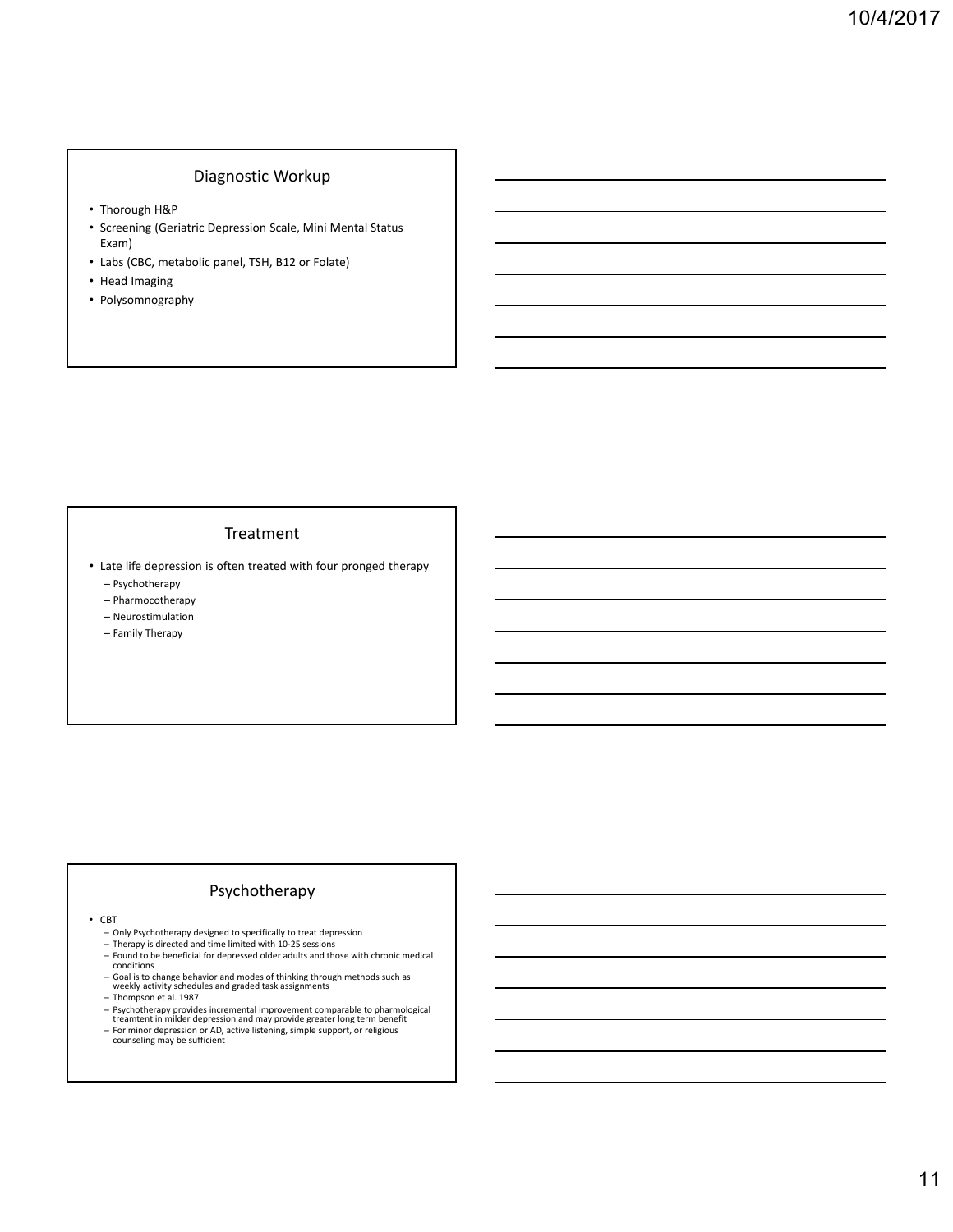### Pharmacotherapy

• SSRI

- First choice for mild or moderate depression
- No significant anticholinergic, orthostatic, or cardiac side effects
- In older adults concerns for sleep disturbance, tremor, headache, GI side effects, hyponatremia, and weight loss

### Pharmacotherapy

• SNRI

- Second line therapy for depression unresponsive to SSRI
- Duloxetine and venlafaxine effective in geriatric depression

## Pharmacotherapy

• TCA

– Useful in more severe depression unresponsive to SSRI or SNRI in patients capable of tolerating side effects

- Nortriptyline, desipramine, doxepin commonly used for endogenous or melachonic major depression
- $-$  Avoid in patients with heart block (2<sup>nd</sup> degree or higher), bifascicular bundle branch block, or a QTc interval greater than 480 milliseconds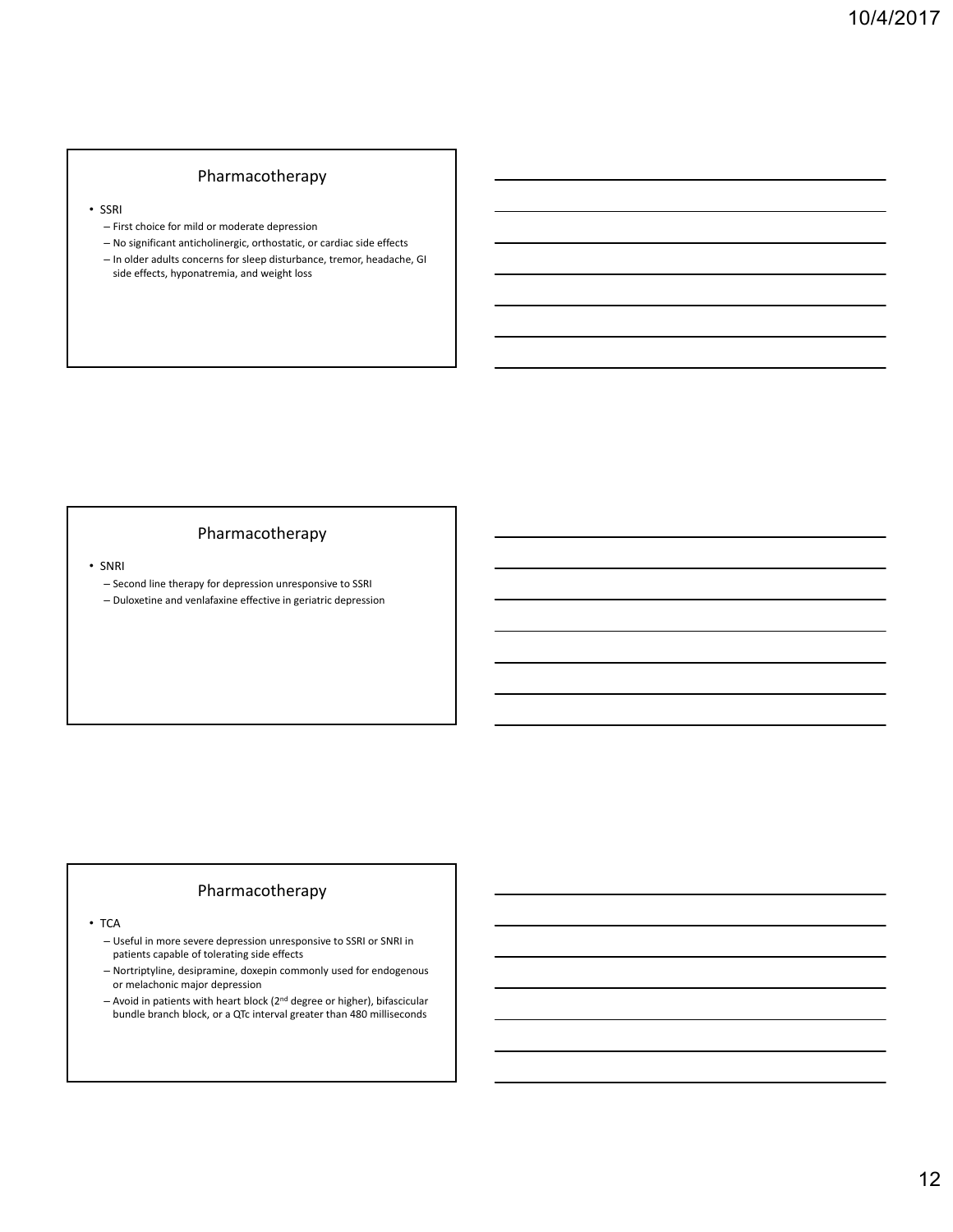### Pharmacotherapy

- MAO Inhibitors
	- If chosen as an alternative due to intolerance to other medication side effects, the patient will likely not tolerate MAOI side effects as well
	- After treatment with SSRI wait 1‐2 weeks (2‐4 with Fluoxetine) before starting MAOI to avoid serotonergic syndrome
	- Wait 10‐14 days after stopping MAOI before starting ECT

### Pharmacotherapy

- Other Agents
	- Trazodone‐ Strong sedative effect with virtually no anticholinergic effects but risk of priapism, daytime sedation, and orthostatic hypotension
	- Bupropion‐ generally chosen when other drugs ineffective, risk of agitation in in older adults
	- Low morning dose of stimulants may improve mood of apathetic older adults

## Neurostimulation

- ECT
	- Most effective treatment for more severe major depressive episodes<br>— Not a first line choice<br>— Especially effective for major depression with melancholia and major depression with psychotic<br>— symptoms associated with agi
	-
	-
	- Older adult depression is often unresponsive to medication and associated with significant side effects
	-
	-
	-
	-
	-
	- Initiation requires thorough education of the treatment and its risks vs. benefits<br>
	 As well as workup (CBC, UA, BMP, XR, ECG, CT/MRI)<br>
	 All medications should be withdrawn prior to starting ECT<br>
	 MAOI 10-14 days, Ant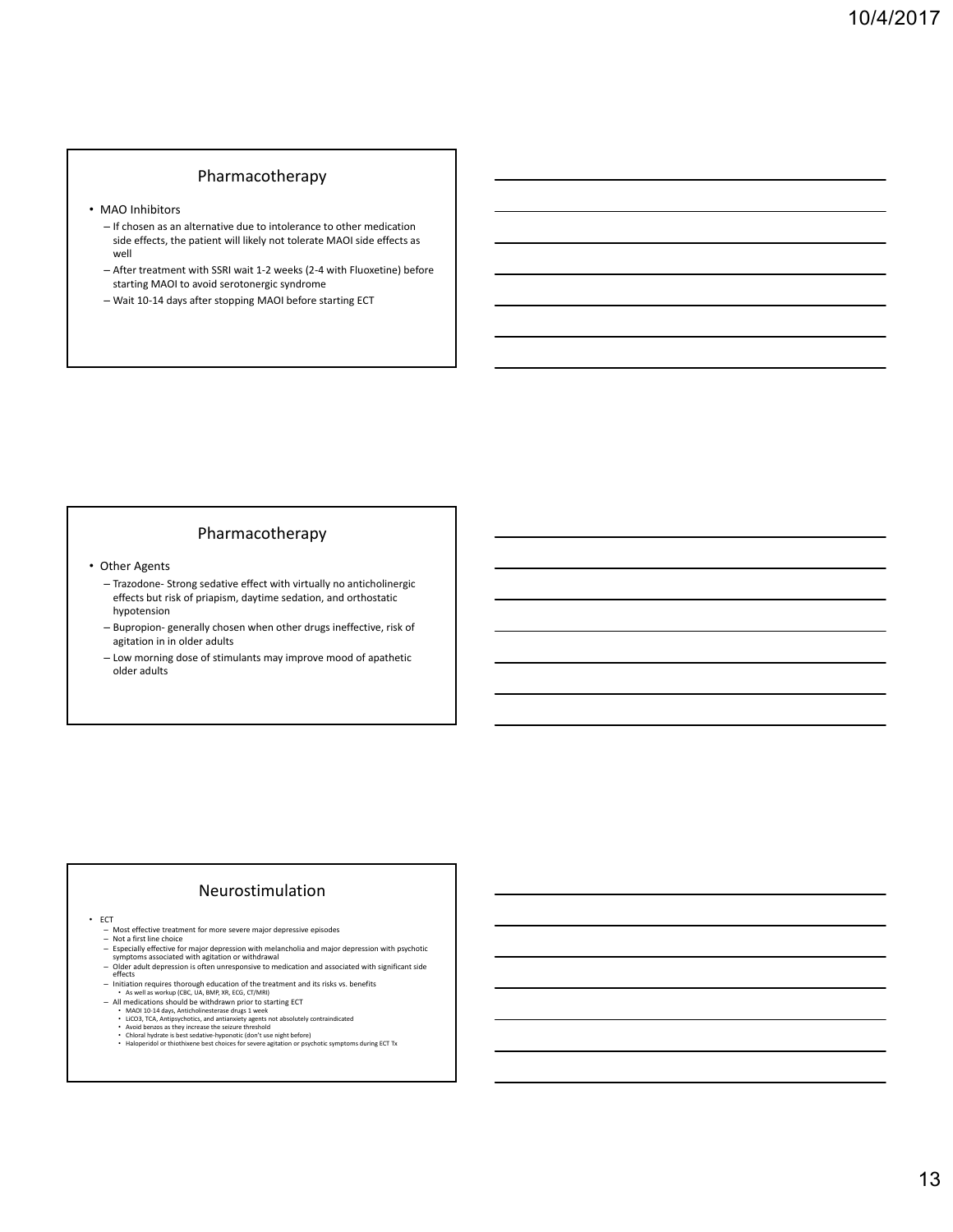### Neurostimulation

- ECT
	- Prevent arrhythmia and aspiration with IM anticholinergic 30 mins prior to treatment
	- Immediately before, thiopental or methohexital given until no eyelash response
	- Succinylcholine to prevent severe muscle contractions
	- Unilateral electrode placement preferred over bilateral
	- Electrical stimulus applied  $\rightarrow$  monitor tonic-clonic movements or with EEG
	- Best results occur with seizures greater than 25 seconds – Performed 3x/week with 6‐12 treatments needed for adequate therapy
	- SE‐ ventricular contraction, arrhythmia, transient systolic HTN, confusion, amnesia, headache, status epilepticus, vertebral compression fracture

### Neurostimulation

- ECT
	- Tew et al. 1999‐ Patients over 60 tolerated ECT comparably to those under 60, and the response was similar or better
	- Manly et al 2000‐ ECT may be more effective for and have fewer side effects than antidepressants in older patients
	- Relapse rate after ECT may be greater than 50% in some patients and improved outcomes are found with prophylactic antidepressants or LiCO3 after discontinuing ECT

### Neurostimulation

- Repetitive Transcranial Magnetic Stimulation
	- A time varying magnetic field is generated by a simulator coil over the scalp which produces an intracranial current to activate neurons
	- Placed over the dorsolateral prefrontal cortex to treat depression
	- Safe and well tolerated
	- Older depressed patients seem to have decreased depression severity following tx